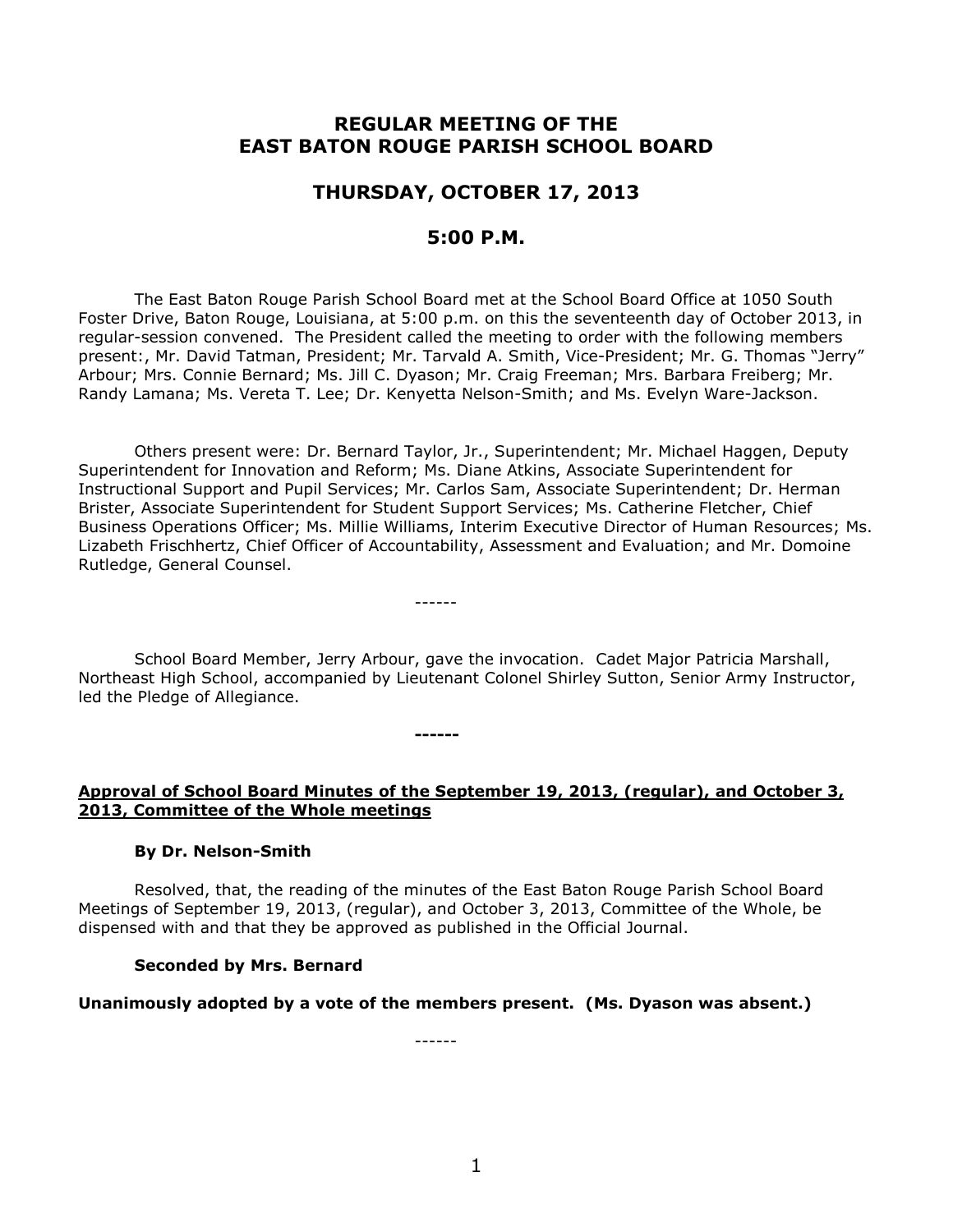## **Adoption of Resolution Proclaiming the Month of October 2013, as "I Care Red Ribbon Month" in Conjunction with National Red Ribbon Week, October 23-31, 2013**

## **By Mrs. Freiberg**

Resolved, That, the East Baton Rouge Parish School Board does hereby adopt a resolution proclaiming the month of October 2013, as "I Care Red Ribbon Month" in conjunction with National Red Ribbon Week, October 23-31, 2013. **(A copy of the Resolution has been marked "Official Copy" and placed in the files of the Board.)**

## **Seconded by Mrs. Bernard**

**Unanimously adopted by a vote of all the members.**

**------**

## **Adoption of Resolution Proclaiming October 21-25, 2013, as "School Bus Safety Week and School Bus Driver Appreciation Week"**

## **By Dr. Nelson-Smith**

Resolved, That, the East Baton Rouge Parish School Board does hereby adopt a resolution proclaiming October 21-25, 2013, as "School Bus Safety Week and School Bus Driver Appreciation Week." **(A copy of the Resolution has been marked "Official Copy" and placed in the files of the Board.)**

**Seconded by Ms. Lee**

**Unanimously adopted by a vote of all the members.**

**------**

## **Approval of Consent Agenda Items**

## **By Mr. Arbour**

Resolved, that, the East Baton Rouge Parish School Board does hereby approve the Consent Agenda items.

## **Seconded by Vice-President Smith**

**Unanimously adopted by a vote of all the members.**

**------**

*The following items were approved as part of the Consent Agenda:*

**------**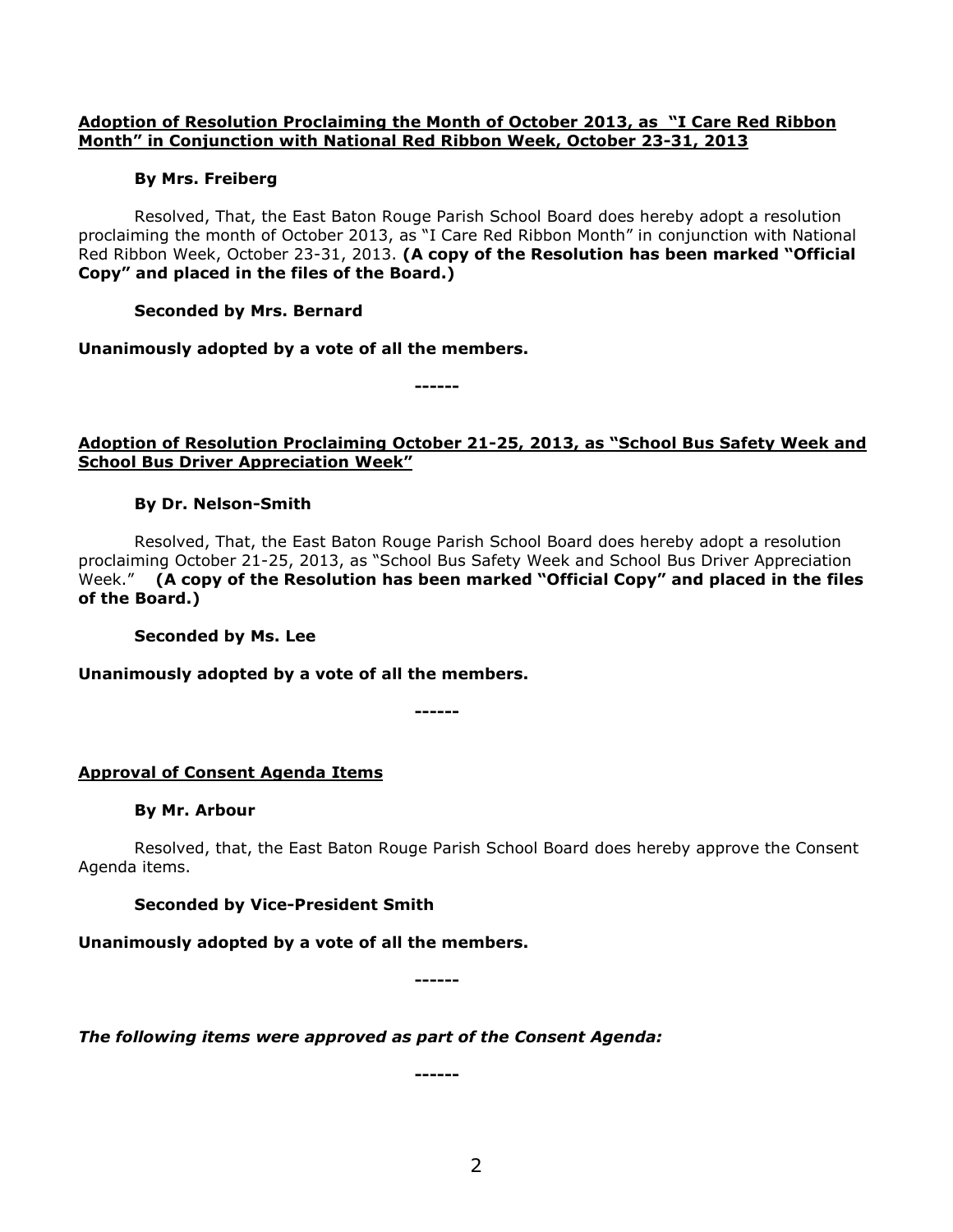## **Items approved by the Committee of the Whole for recommendation to the Board:**

Authorization for staff to advertise, accept the bids received, and refer to the full Board for approval of the contract for the Lee High School Project in accordance with the Louisiana Public Bid Law; Louisiana Revised Statutes, Title 38; Chapter 10.

Approval of the AlwaysCare contract renewal for voluntary, fully-insured dental and vision insurance for a period of January 1, 2014, through December 31, 2015.

Approval of a professional services agreement between the East Baton Rouge Parish School Board and the Intercultural Development Research Association regarding external evaluation services for the English as a Second Language (ESL) program in the amount of \$25,000.00. (Funding Source: Title III).

Approval of the following items:

Approval of the Education Excellence Fund (EEF) Application to expend and/or withdraw project funds from the EEF account to support the following areas: assessment and curriculum, school and teacher collaboration, observation and feedback, instructional technology, and leader and teacher goal-setting.

Approval of the Cecil Picard LA 4 Early Childhood Grant in the amount of \$4,946,400.00.

Approval of the National FFA Foundation Living to Serve: Environmental Grant in the amount of \$2,000.00. (Recipient: Milton Wall – Northeast High School)

Approval of litigation and a request from the Board's General Counsel to file any claims on behalf of the School Board in the matter of the cross claim filed by MAPP Construction, LLC, in the matter of Bernhard Mechanical Contractors, Inc. v. MAPP Construction, LLC, et al, Suit No. 615,513, Sec. 26; 19th JDC, and to pursue and file any claims against Chenevert Architects and Remson-Haley-Herpin Architects, APAC, a Joint Venture, LLC, and their insurers arising out of the construction of Baton Rouge Magnet High School.

------

## *END OF CONSENT AGENDA ITEMS*

**------**

## **Approval to Submit School Name Changes**

## **By Mrs. Freiberg**

Resolved, that, the East Baton Rouge Parish School Board does hereby give approval to submit the following school name changes to the Louisiana Department of Education, in compliance with Board policy for naming schools:

1. North Banks Middle School of Excellence (formerly Banks Elementary)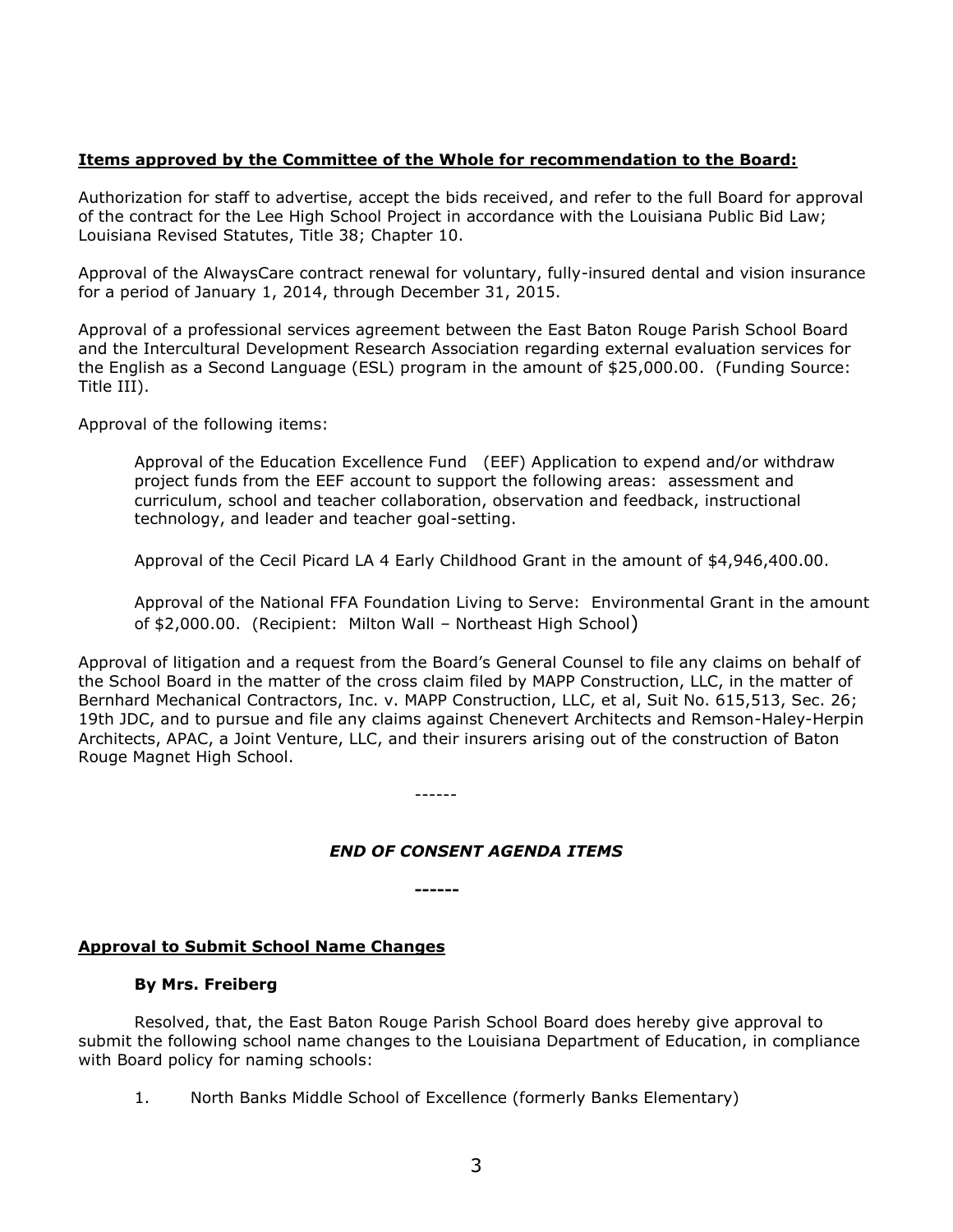- 2. East Baton Rouge Readiness Superintendent's Academy (formerly Valley Park)
- 3. Christa McAuliffe Superintendent's Academy (formerly Christa McAuliffe Center)
- 4. Greenville Superintendent's Academy (formerly Staring Education Center)
- 5. Eden Park Superintendent's Academy (formerly Mohican Center)
- 6. Beechwood Superintendent's Academy (formerly Scotlandville Middle Magnet)
- 7. Northdale Superintendent's Academy (formerly Northdale Magnet Academy)

#### **Seconded by Mrs. Bernard**

#### **Unanimously adopted by a vote of all the members.**

**------**

## **Approval of a Professional Services Contract(s)**

#### **By Mrs. Freiberg**

Resolved, that, the East Baton Rouge Parish School Board does hereby give approval of three (3) professional services contracts with the Institute for Learning, University of Pittsburgh, Center for Development and Learning, and The Leadership and Learning Center (The Center). The total of all three (3) contracts will not exceed \$1.2 million for the first year.

## **Seconded by Ms. Ware-Jackson**

#### **Discussion followed.**

## **The following substitute motion was made.**

## **By Ms. Lee**

Resolved, that, the East Baton Rouge Parish School Board does hereby defer this item to the Committee of the Whole meeting on November 7, 2013.

#### **Seconded by Mr. Lamana**

#### **Discussion continued.**

#### **Call the Question**

**By Mr. Arbour**

**Objection by Mrs. Freiberg**

**The vote on "Call the Question" was as follows:**

- **Yeas: (5) Mr. Arbour, Mr. Lamana, Ms. Lee, Dr. Nelson-Smith, and Vice-President Smith**
- **Nays: (6) Mrs. Bernard, Ms. Dyason, Mr. Freeman, Mrs. Freiberg, President Tatman, and Ms. Ware-Jackson**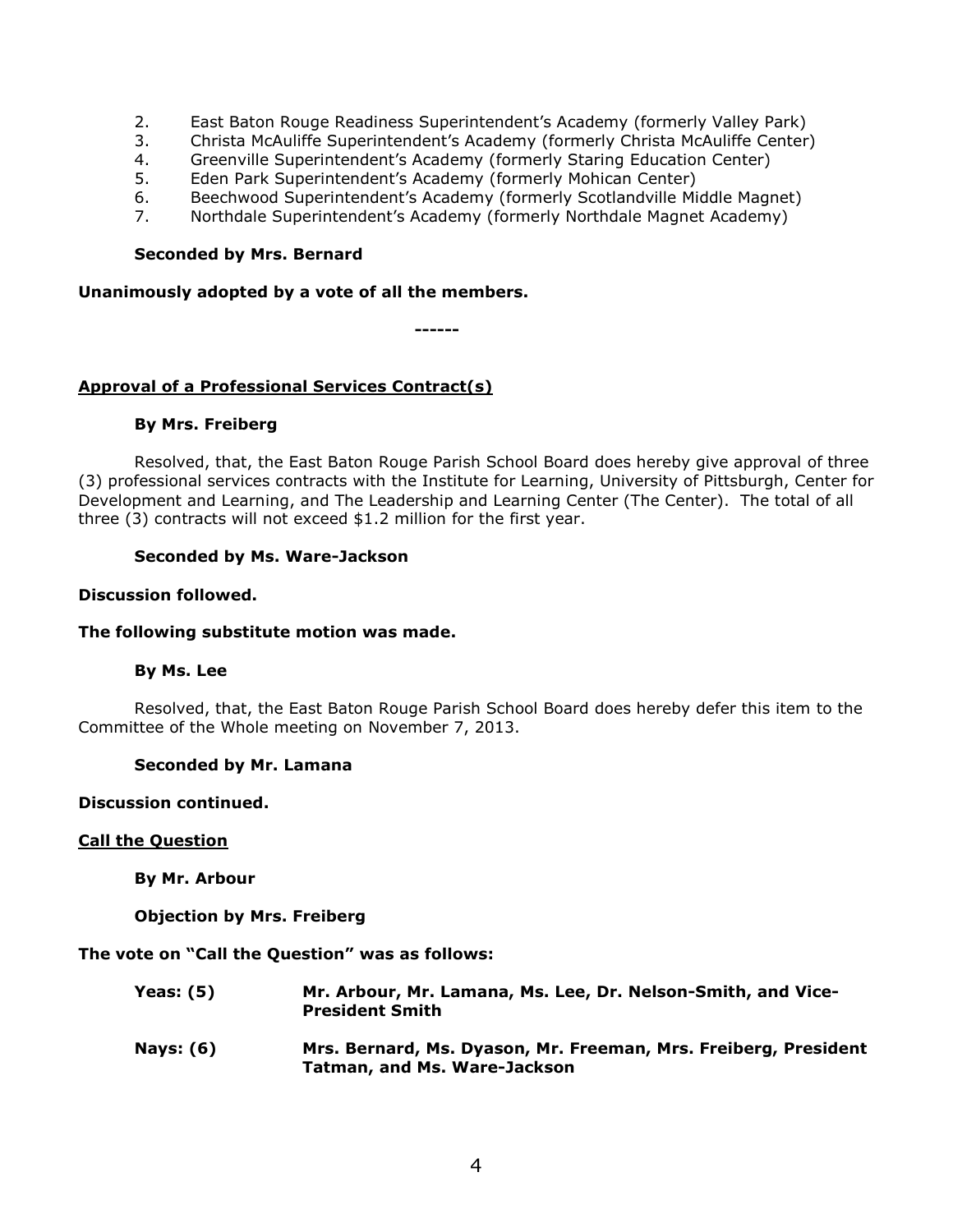**Abstained: (0) None**

**Absent: (0) None**

**"Call the Question" failed.** 

## **Discussion continued.**

## **Ms. Lee amended her substitute motion as follows:**

Resolved, that, the East Baton Rouge Parish School Board does hereby defer the vote on the contracts until a Special Meeting prior to the Committee of the Whole meeting on November 7, 2013.

## **The seconder of the motion agreed to the amendment.**

**The vote on the substitute motion was as follows:**

| <b>Yeas: (5)</b> | Mr. Arbour, Mrs. Bernard, Mr. Lamana, Ms. Lee, and Dr. Nelson-<br><b>Smith</b> |
|------------------|--------------------------------------------------------------------------------|
| <b>Nays: (4)</b> | Ms. Dyason, Mr. Freeman, Mrs. Freiberg, and Ms. Ware-Jackson                   |
| Abstained: (1)   | <b>President Tatman</b>                                                        |
| Absent: (1)      | <b>Vice-President Smith</b>                                                    |
|                  |                                                                                |

**The substitute motion failed.**

## **Discussion continued.**

## **The following substitute motion was made.**

## **By Mr. Freeman**

Resolved, that, the East Baton Rouge Parish School Board does hereby authorize the Superintendent to engage the services of these firms (Institute for Learning, University of Pittsburgh, Center for Development and Learning, and The Leadership and Learning Center (The Center)) in an amount not to exceed \$100,000. The remaining amounts will be brought back to the Board at a meeting yet to be determined, the engagement of their services for the balance of \$1.2 million.

## **Seconded by Mrs. Freiberg**

## **The vote on the substitute motion was as follows:**

| <b>Yeas: (5)</b> | Mr. Freeman, Mrs. Bernard, Mrs. Freiberg, President Tatman, and<br>Ms. Ware-Jackson |
|------------------|-------------------------------------------------------------------------------------|
| <b>Nays: (5)</b> | Mr. Arbour, Ms. Dyason, Mr. Lamana, Ms. Lee, and Dr. Nelson-<br><b>Smith</b>        |
| Abstained: (0)   | None                                                                                |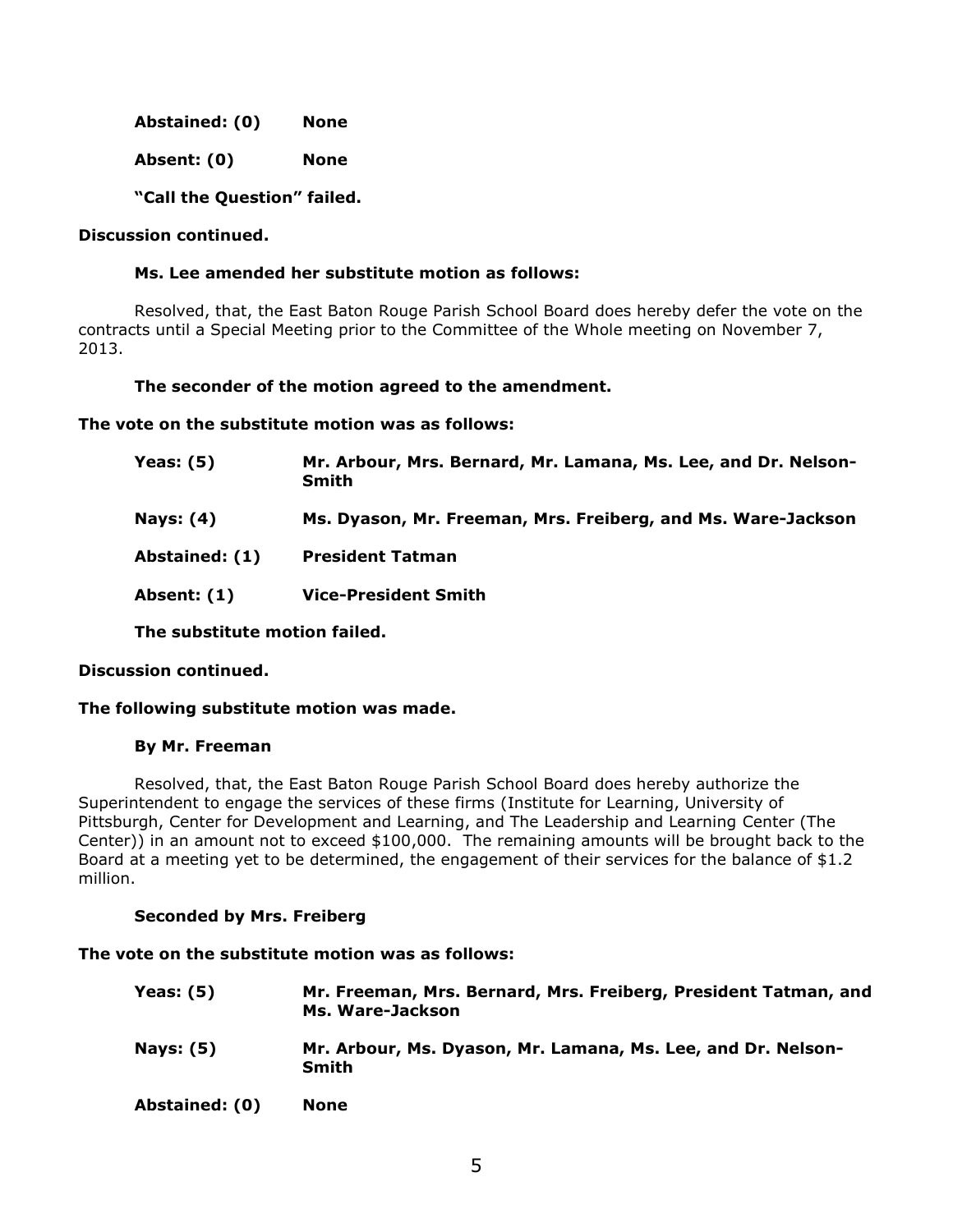## **Absent: (1) Vice-President Smith**

## **The substitute motion failed.**

## **Discussion continued.**

#### **The original motion was amended as follows:**

#### **By Mrs. Freiberg**

Resolved, that, the East Baton Rouge Parish School Board does hereby give approval of three (3) professional services contracts with Institute for Learning, University of Pittsburgh, Center for Development and Learning, and The Leadership and Learning Center (The Center). The total of all three (3) contracts will not exceed \$1.2 million for the first year. The Superintendent shall bring the three (3) contracts back to the full Board for final approval at the Special Meeting on November 7, 2013.

#### **Amendment was agreed upon by the seconder, Ms. Ware-Jackson**

#### **Discussion continued.**

#### **The following substitute motion was made:**

#### **By Mr. Arbour**

Resolved, that, the East Baton Rouge Parish School Board does hereby authorize the Superintendent to negotiate and enter into a contract with Center for Development and Learning for the entire program and limit the amount to \$1.2 million.

## **Seconded by Mr. Lamana**

#### **Discussion continued.**

## **Mr. Arbour withdrew his substitute motion and the seconder of the motion agreed to the withdrawal.**

#### **The following substitute motion was made.**

#### **By Mr. Lamana**

Resolved, that, the East Baton Rouge Parish School Board does hereby request the School Board Secretary, Mrs. West, poll the East Baton Rouge Parish School Board members to find a date specific to hold a meeting to further review all data concerning the proposals. However, if Mrs. West is unsuccessful at acquiring a quorum for a date prior to November 7, 2013, then the Board will consider the item prior to the Committee of the Whole on November 7, 2013 at a Special School Board meeting.

#### **Seconded by Mr. Arbour**

## **The vote on the substitute motion was as follows:**